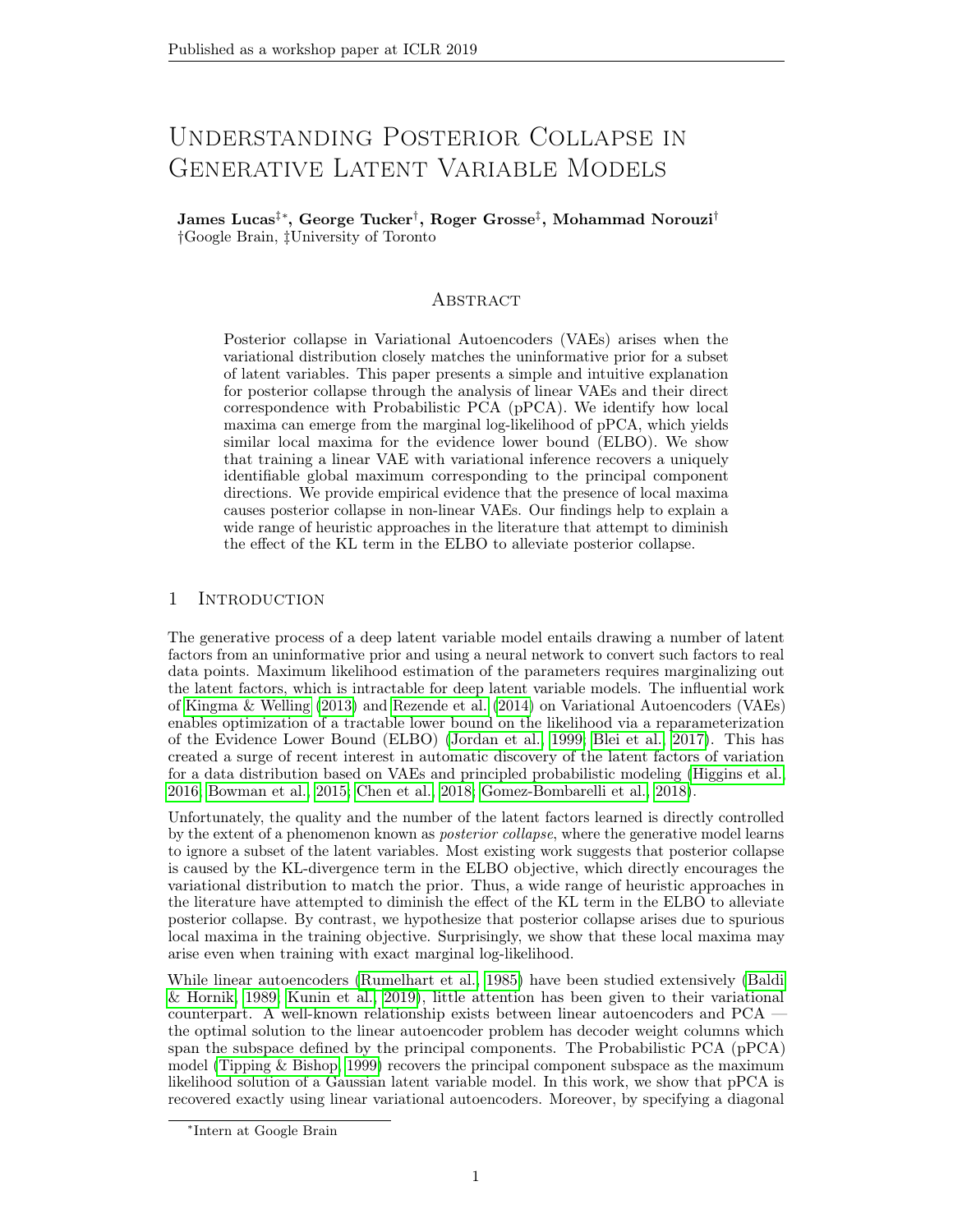covariance structure on the variational distribution we recover an identifiable model which at the global maximum has the principal components as the columns of the decoder.

The study of linear VAEs gives us new insights into the cause of posterior collapse. Following the analysis of Tipping & Bishop (1999), we characterize the stationary points of pPCA and show that the variance of the observation model directly impacts the stability of local stationary points – if the variance is too large then the pPCA objective has spurious local maxima, which correspond to a collapsed posterior. Our contributions include:

- We prove that linear VAEs can recover the true posterior of pPCA and using ELBO to train linear VAEs does not add any additional spurious local maxima. Further, we prove that at its global optimum, the linear VAE recovers the principal components.
- We shows that posterior collapse may occur in optimization of marginal log-likelihood, without powerful decoders. Our experiments verify the analysis of the linear setting and show that these insights extend even to high-capacity, deep, non-linear VAEs.
- By learning the observation noise carefully, we are able to reduce posterior collapse. We present evidence that the success of existing approaches in alleviating posterior collapse depends on their ability to reduce the stability of spurious local maxima.

#### 2 Preliminaries

**Probabilistic PCA.** We define the probabilitic PCA (pPCA) model as follows. Suppose latent variables  $z \in \mathbb{R}^k$  generate data  $x \in \mathbb{R}^n$ . A standard Gaussian prior is used for z and a linear generative model with a spherical Gaussian observation model for x:

$$
p(\mathbf{z}) = \mathcal{N}(\mathbf{0}, \mathbf{1})
$$
  
\n
$$
p(\mathbf{x} \mid \mathbf{z}) = \mathcal{N}(\mathbf{W}\mathbf{z} + \mathbf{z}^2 \mathbf{I})
$$
\n(1)

The pPCA model is a special case of factor analysis (Bartholomew, 1987), which replaces the spherical covariance  $\frac{2}{1}$  with a full covariance matrix. As pPCA is fully Gaussian, both the marginal distribution for **x** and the posterior  $p(z|x)$  are Gaussian and, unlike factor analysis, the maximum likelihood estimates of **W** and  $\frac{2}{3}$  are tractable (Tipping & Bishop, 1999).

Variational Autoencoders. Recently, amortized variational inference has gained popularity as a means to learn complicated latent variable models. In these models, the marginal log-likelihood, log  $p(x)$ , is intractable but a variational distribution,  $q(z|x)$ , is used to approximate the posterior,  $p(\mathbf{z}|\mathbf{x})$ , allowing tractable approximate inference. To do so we typically make use of the Evidence Lower Bound (ELBO):

$$
\log p(\mathbf{x}) = E_{q(\mathbf{z}|\mathbf{x})}[\log p(\mathbf{x}|\mathbf{z}) - \log q(\mathbf{z}|\mathbf{x})] + D_{KL}(q(\mathbf{z}|\mathbf{x})||p(\mathbf{z}|\mathbf{x})) \tag{2}
$$

$$
\geq E_{q(\mathbf{z}|\mathbf{x})}[\log p(\mathbf{x}; \mathbf{z}) - \log q(\mathbf{z} | \mathbf{x})]
$$
\n(3)

$$
= E_{q(\mathbf{z}|\mathbf{x})}[\log p(\mathbf{x} \mid \mathbf{z})] - D_{KL}(q(\mathbf{z} \mid \mathbf{x})||p(\mathbf{z})) \qquad (:= ELBO) \tag{4}
$$

The ELBO consists of two terms, the KL divergence between the variational distribution,  $q(z|x)$ , and prior,  $p(z)$ , and the expected conditional log-likelihood. The KL divergence forces the variational distribution towards the prior and so has reasonably been the focus of many attempts to alleviate posterior collapse. We hypothesize that in fact the marginal log-likelihood itself often encourages posterior collapse.

In Variational Autoencoders (VAEs), two neural networks are used to parameterize  $q(z|x)$ and  $p(\mathbf{x}|\mathbf{z})$ , where and denote two sets of neural network weights. The encoder maps an input x to the parameters of the variational distribution, and then the decoder maps a sample from the variational distribution back to the inputs.

Posterior collapse. The most consistent issue with VAE optimization is posterior collapse, in which the variational distribution collapses towards the prior:  $\exists i \, s.t. \, \forall \mathbf{x} \, q \, (z_i | \mathbf{x}) \approx p(z_i)$ . This reduces the capacity of the generative model, making it impossible for the decoder network to make use of the information content of all of the latent dimensions. While posterior collapse is typically described using the variational distribution as above, one can also define it in terms of the true posterior  $p(z|\mathbf{x})$  as:  $\exists i \sin \theta \mathbf{x}$   $p(z_i|\mathbf{x}) \approx p(z_i)$ .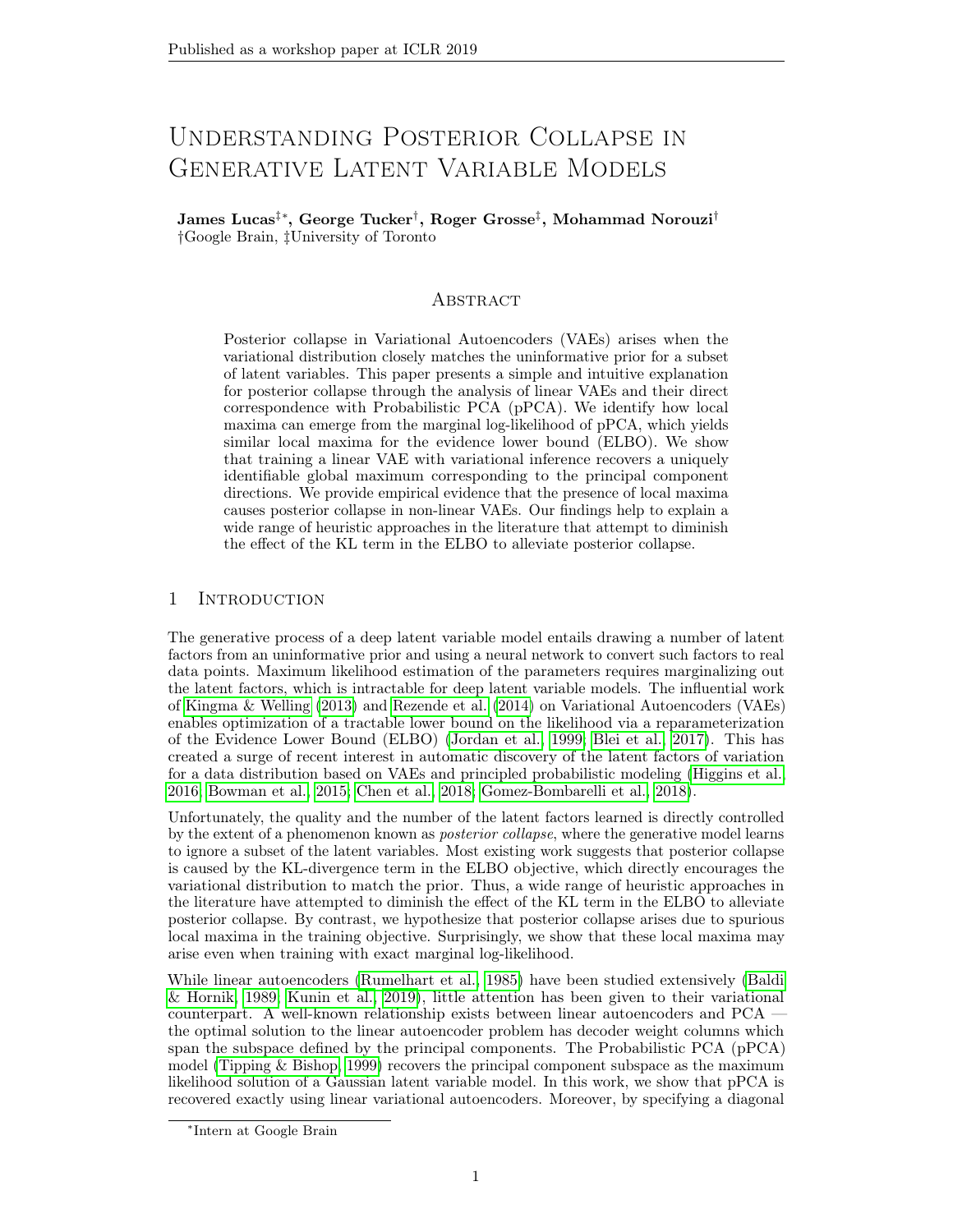# 3 Related Work

Dai et al. (2017) discuss the relationship between robust PCA methods (Candès et al., 2011) and VAEs. In particular, they show that at stationary points the VAE objective locally aligns with pPCA under certain assumptions. We study the pPCA objective explicitly and show a direct correspondence with linear VAEs. Dai et al. (2017) show that the covariance structure of the variational distribution may help smooth out the loss landscape. This is an interesting result whose interactions with ours is an exciting direction for future research.

He et al. (2019) motivate posterior collapse through an investigation of the learning dynamics of deep VAEs. They suggest that posterior collapse is caused by the inference network lagging behind the true posterior during the early stages of training. A related line of research studies issues arising from approximate inference causing mismatch between the variational distribution and true posterior (Cremer et al., 2018; Kim et al., 2018; Hjelm et al., 2016). By contrast, we show that local maxima may exist even when the variational distribution matches the true posterior exactly.

Alemi et al. (2017) use an information theoretic framework to study the representational properties of VAEs. They show that with in nite model capacity there are solutions with equal ELBO and marginal log-likelihood which span a range of representations, including posterior collapse. We nd that even with weak (linear) decoders, posterior collapse may occur. Moreover, we show that in the linear case this posterior collapse is due entirely to the marginal log-likelihood.

The most common approach for dealing with posterior collapse is to anneal a weight on the KL term during training from 0 to 1 (Bowman et al., 2015; Sønderby et al., 2016; Maaløe et al., 2019; Higgins et al., 2016; Huang et al., 2018). Unfortunately, this means that during the annealing process, one is no longer optimizing a bound on the log-likelihood. In addition, it is di cult to design these annealing schedules and we have found that once regular ELBO training resumes the posterior will typically collapse again (Section 5.2).

Kingma et al. (2016) propose a constraint on the KL term, which they called "free-bits", where the gradient of the KL term per dimension is ignored if the KL is below a given threshold. Unfortunately, this method reportedly has some negative eects on training stability (Razavi et al., 2019; Chen et al., 2016). Delta-VAEs (Razavi et al., 2019) instead choose prior and variational distributions carefully such that the variational distribution can never exactly recover the prior, allocating free-bits implicitly.

Several other papers have studied alternative formulations of the VAE objective (Rezende & Viola, 2018; Dai & Wipf, 2019; Alemi et al., 2017). Dai & Wipf (2019) analyze the VAE objective with the goal of improving image delity under Gaussian observation models. Through this lens they discuss the importance of the observation noise.

Rolinek et al. (2018) point out that due to the diagonal covariance used in the variational distribution of VAEs they are encouraged to pursue orthogonal representations. They use linearizations of deep networks to prove their results under a modication of the objective function by explicitly ignoring latent dimensions with posterior collapse. Our formulation is distinct in focusing on linear VAEs without modifying the objective function and proving an exact correspondence between the global solution of linear VAEs and principal components.

Kunin et al. (2019) studies the optimization challenges in the linear autoencoder setting. They expose an equivalence between pPCA and Bayesian autoencoders and point out that when  $2$  is too large information about the latent code is lost. A similar phenomenon is discussed in the supervised learning setting by Chechik et al. (2005). Kunin et al. (2019) also show that suitable regularization allows the linear autoencoder to exactly recover the principal components. We show that the same can be achieved using linear variational autoencoders with a diagonal covariance structure.

# 4 Analysis of linear VAE

In this section we compare and analyze the optimal solutions to both pPCA and linear variational autoencoders.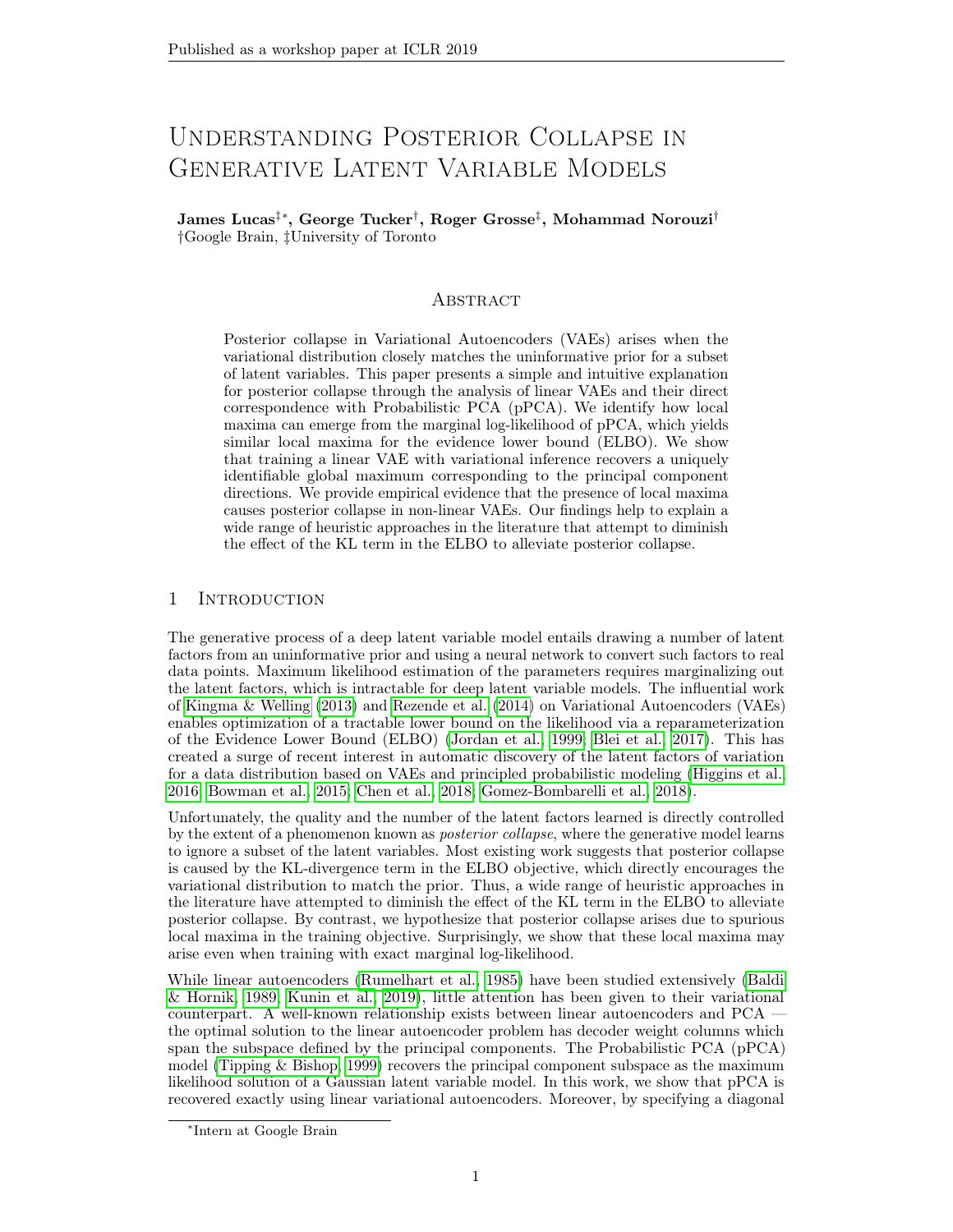a) 
$$
2 = 4
$$
 b)  $2 = 6$  c)  $2 = 8$ 

Figure 1: Stationary points of pPCA. A zero-column of W is perturbed in the directions of two orthogonal principal components ( $5$  and  $7)$  and the loss surface (marginal log-likelihood) is shown. The stability of the stationary points depends critically on  $\frac{2}{\pi}$ . Left:  $\frac{2}{\pi}$  is able to capture both principal components. Middle:  $\frac{2}{3}$  is too large to capture one of the principal components. Right:  $\frac{2}{3}$  is too large to capture either principal component.

We rst discuss the maximum likelihood estimates of pPCA and then show that a simple linear VAE is able to recover the global optimum. Moreover, the same linear VAE recovers identi ability of the principle components (unlike pPCA which only spans the PCA subspace). Finally, we analyze the loss landscape of the linear VAE showing that ELBO does not introduce any additional spurious maxima.

#### 4.1 Probabilistic PCA Revisited

The pPCA model (Eq. (1)) is a fully Gaussian linear model and thus we can compute both the marginal distribution for x and the posterior  $p(z | x)$  in closed form:

$$
p(x) = N( ;WWT + 2I); \t(5)
$$

$$
p(z|x) = N(M^{-1}W^{T}(x)); \t{}^{2}M^{-1}); \t\t(6)
$$

where M = W<sup>T</sup>W + <sup>2</sup>I. This model is particularly interesting to analyze in the setting of variational inference as the ELBO can also be computed in closed form (see Appendix C).

Stationary points of pPCA We now characterize the stationary points of pPCA, largely repeating the thorough analysis of Tipping & Bishop (1999) (see Appendix A of their paper).

The maximum likelihood estimate of is the mean of the data. We can compute  $W_{MLE}$ and  $M/E$  as follows:

$$
^{2}_{MLE} = \frac{1}{n+k} \sum_{j=k+1}^{N} j;
$$
 (7)

$$
W_{MLE} = U_k (k \frac{2}{MLE}I)^{1=2}R
$$
 (8)

Here  $U_k$  corresponds to the rst k principal components of the data with the corresponding eigenvalues  $_1$ ; ::; k stored in the k k diagonal matrix  $_k$ . The matrix R is an arbitrary rotation matrix which accounts for weak identi ability in the model. We can interpret 2<br>MLE as the average variance lost in the projection. The MLE solution is the global optima.

Stability of W<sub>MLE</sub> One surprising observation is that <sup>2</sup> directly controls the stability of the stationary points of the marginal log-likelihood (see Appendix A). In Figure 1, we illustrate one such stationary point of pPCA under di erent values of  $2$ . We computed this stationary point by taking W to have three principal components columns and zeros elsewhere. Each plot shows the same stationary point perturbed by two orthogonal eigenvectors corresponding to other principal components. The stability of the stationary points depends on the size of

2 as  $2$  increases the stationary point tends towards a stable local maxima. While this example is much simpler than a non-linear VAE, we nd in practice that the same principle applies. Moreover, we observed that the non-linear dynamics make it dicult to learn a smaller value of  $2$  automatically (Figure 6).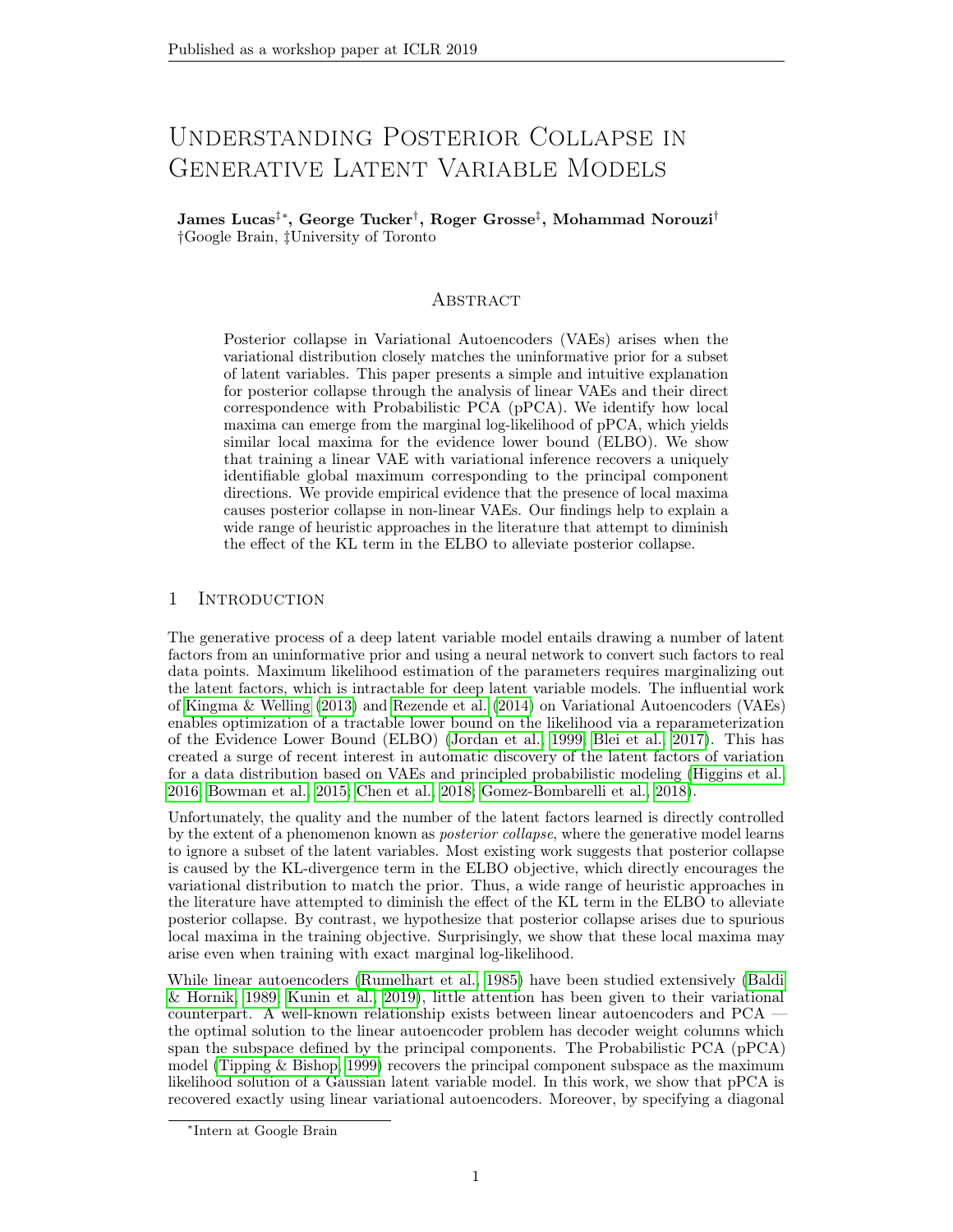## 4.2 Linear VAEs recover pPCA

We now show that linear VAEs are able to recover the globally optimal solution to Probabilistic PCA. We will consider the following VAE model,

$$
p(x | z) = N(Wz + ;21);
$$
  
q(z | x) = N(V(x); D); (9)

where D is a diagonal covariance matrix which is used globally for all data points. While this is a signicant restriction compared to typical VAE architectures, which dene an amortized variance for each input point, this is sucient to recover the global optimum of the probabilistic model.

Lemma 1. The global maximum of the ELBO objective  $(Eq(4))$  for the linear VAE (Eq. (9)) is identical to the global maximum for the marginal log-likelihood of pPCA (Eq.(5)).

Proof. The global optimum of pPCA is obtained at the maximum likelihood estimate of W and  $\,$   $^2$ , which are speci ed only up to an orthogonal transformation of the columns of W, i.e., any rotation R in Eq. (8) results in a matrix  $W_{MLE}$  that given  $\frac{2}{MLE}$  attains maximum marginal likelihood. The linear VAE model de ned in Eq. (9) is able to recover the global optimum of pPCA only when R = I. When R = I, we have  $M = W_{MLE}^T W_{MLE} + 2I = 1$ , thus setting V = M <sup>1</sup>W<sub>MLE</sub> and D =  $_{MLE}^{2}$  M <sup>1</sup> =  $_{MLE}^{2}$   $_{k}^{1}$  (which is diagonal) recovers the true posterior at the global optimum. In this case, the ELBO equals the marginal log-likelihood and is maximized when the decoder has weight  $W = W_{MLE}$ . Since, ELBO lower bounds log-likelihood, then the global maximum of ELBO for the linear VAE is the same as the global maximum of marginal likelihood for pPCA. П

Full details are given in Appendix C. In fact, the diagonal covariance of the variational distribution allows us to identify the principal components at the global optimum.

Corollary 1. The global optimum to the VAE solution has the scaled principal components as the columns of the decoder network.

Proof. Follows directly from the proof of Lemma 1 and Equation 8.

$$
\Box
$$

Finally, we can recover full identi ability by requiring  $D = I$ . We discuss this in Appendix B.

We have shown that at its global optimum the linear VAE is able to recover the pPCA solution and additionally enforces orthogonality of the decoder weight columns. However, the VAE is trained with the ELBO rather than the marginal log-likelihood. The majority of existing work suggests that the KL term in the ELBO objective is responsible for posterior collapse and so we should ask whether this term introduces additional spurious local maxima. Surprisingly, for the linear VAE model the ELBO objective does notintroduce any additional spurious local maxima. We provide a sketch of the proof here with full details in Appendix C. Theorem 1. The ELBO objective does not introduce any additional local maxima to the pPCA model.

Proof. (Sketch) If the decoder network has orthogonal columns then the variational distribution can capture the true posterior and thus the variational objective exactly recovers the marginal log-likelihood at stationary points. If the decoder network does not have orthogonal columns then the variational distribution is no longer tight. However, the ELBO can always be increased by rotating the columns of the decoder towards orthogonality. This is because the variational distribution ts the true posterior more closely while the marginal log-likelihood is invariant to rotations of the weight columns. Thus, any additional stationary points in the ELBO objective must necessarily be saddle points.  $\Box$ 

The theoretical results presented in this section provide new intuition for posterior collapse in general VAEs. Our results suggest that the ELBO objective, in particular the KL between the variational distribution and the prior, is not entirely responsible for posterior collapse even exact marginal log-likelihood may suer. The evidence for this is two-fold. We have shown that marginal log-likelihood may have spurious local maxima but also that in the linear case the ELBO objective does not add any additional spurious local maxima. Rephrased, in the linear setting the problem lies entirely with the probabilistic model.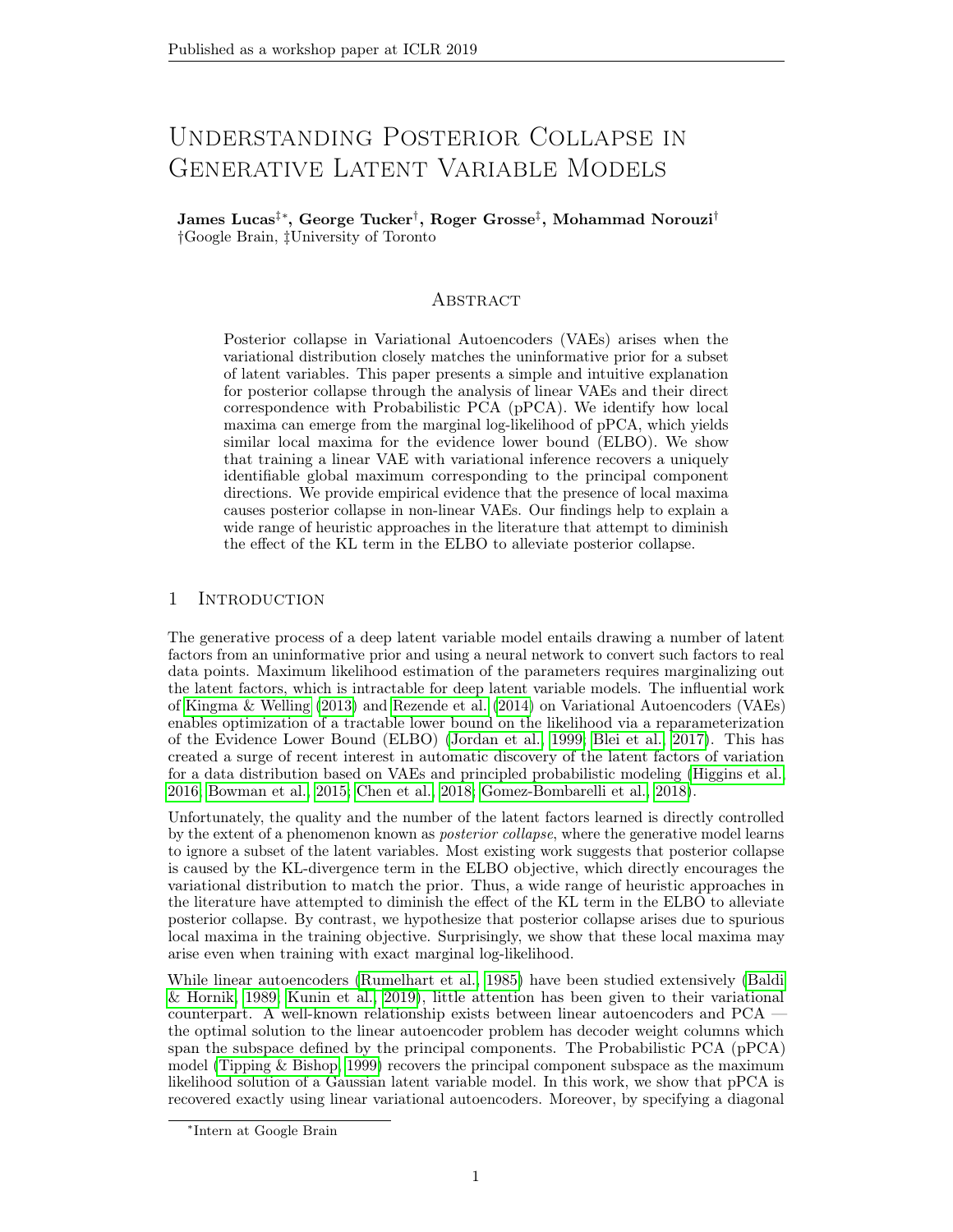Figure 2: The marginal log-likelihood and optimal ELBO of MNIST pPCA solutions over increasing hidden dimension. Green represents the MLE solution (global maximum), the red dashed line is the optimal ELBO solution which matches the global optimum. The blue line shows the marginal log-likelihood of the solutions using the full decoder weights when  $\mathrm{^{2}}$  is xed to its MLE solution for 50 hidden dimensions.

# 5 Experiments

In this section we present empirical evidence found from studying two distinct claims. First, we veried our theoretical analysis of the linear VAE model. Second, we explored to what extent these insights apply to deep non-linear VAEs.

## 5.1 Linear VAEs

In Figure 2 we display the likelihood values for various optimal solutions to the pPCA model trained on the MNIST dataset. We plot the maximum log-likelihood and numerically verify that the optimal ELBO solution is able to exactly match this (Lemma 1). We also evaluated the model with all principal components used but with a xed value of  $2^2$  corresponding to the MLE solution for 50 hidden dimensions. This is equivalent to  $2\text{ }$   $\text{ }$   $\text{ }$   $\text{ }$   $\text{ }$   $\text{ }$   $\text{ }$   $\text{ }$   $\text{ }$   $\text{ }$   $\text{ }$   $\text{ }$   $\text{ }$   $\text{ }$   $\text{ }$   $\text{ }$   $\text{ }$   $\text{ }$   $\text{ }$   $\text{ }$   $\text{ }$   $\text{ }$ log-likelihood is optimal at  $2 = 50$  as expected, but interestingly the likelihood decreases for 300 hidden dimensions including the additional principal components has made the solution worse under marginal log-likelihood.

#### 5.2 Investigating posterior collapse in deep non-linear VAEs

We explored how well the analysis of the linear VAEs extends to deep non-linear models. To do so, we trained VAEs with Gaussian observation models on the MNIST dataset. This is a fairly uncommon choice of model for this dataset, which is nearly binary, but it provides a good setting for us to investigate our theoretical ndings.

Training with  $xed$ <sup>2</sup> We rst trained VAEs with 200 latent dimensions and  $xed$ values of  $2$  for the observation model. Given our previous analysis, this is awed but unfortunately is representative of a wide range of open source implementations we surveyed. Moreover, this setting allows us to better understand how KL-annealing (Bowman et al., 2015; Sønderby et al., 2016) impacts posterior collapse.

Figure 3 shows the ELBO during training of an MNIST VAE with 2 hidden layers in both the encoder and decoder, and a stochastic layer with 200 hidden units. Figure 4 shows the cumulative distribution of the per-dimension KL divergence between the variational distribution and the prior at the end of training. We observe that using a smaller value of

<sup>2</sup> prevents the posterior from collapsing and allows the model to achieve a substantially higher ELBO. It is possible that the dierence in ELBO is due entirely to the change of scale introduced by  $2$  and not because of di erences in the learned representations. To test this hypothesis we took each of the trained models and optimized for  $2$  while keeping all other parameters xed (Table 1). As expected, the ELBO increased but the relative ordering remained the same with a signi cant gap still present.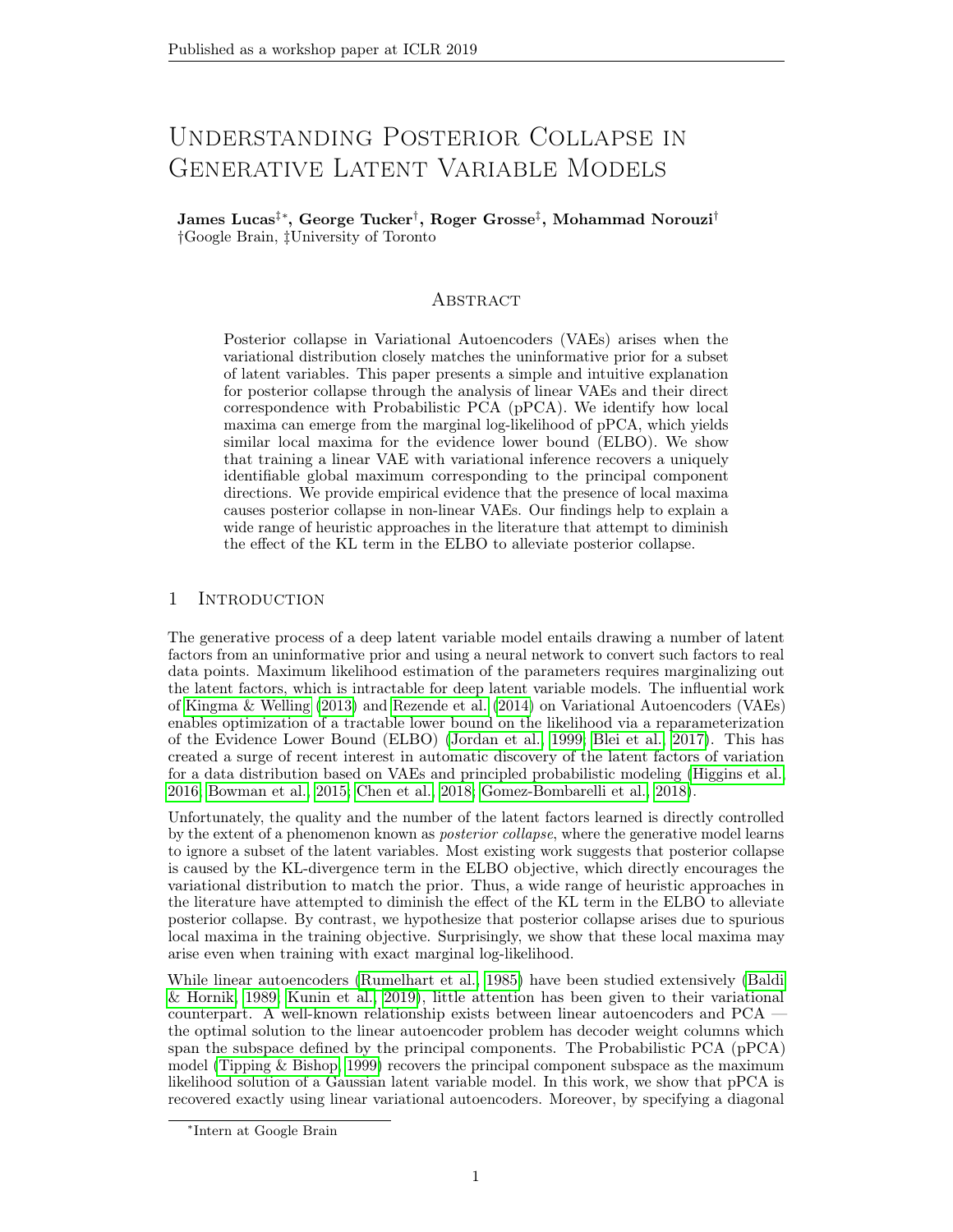Figure 3: ELBO during training of MNIST VAEs with Gaussian observation model. A better ELBO is achieved with a smaller choice of  $2$ .

Figure 4: The proportion of inactive units in trained MNIST VAEs which, on average, are less than the speci ed threshold.

| Model       | FI BO  | $-$ -tuned ELBO |
|-------------|--------|-----------------|
| $= 0.1$     | 130.3  | 1302.9          |
| $2 = 0:05$  | 378.7  | 1376.0          |
| $2 = 0:01$  | 893.6  | 1435.1          |
| $2 = 0:001$ | 1379.0 | 1485.9          |

Table 1: Evaluation of trained MNIST VAEs. The nal model is evaluated on the training set. We also tuned  $2$  to the trained model and reevaluated to con rm that the di erence in loss is due to di erences in latent representations.

Figure 5: Proportion of inactive units thresholded by KL divergence when using 0-1 KLannealing. The solid line represents the nal model while the dashed line is the model after only 80 epochs of training.

The role of KL-annealing An alternative approach to tuning  $2$  is to scale the KL term directly by a coe cient, carriet containty of this provides a loose lowerbound on the ELBO but for appropriate choices of and learning rate, this scheme can be made equivalent to tuning  $2.$  In this section we explore this technique. We found that KL-annealing may provide temporary relief from posterior collapse but that if  $\lambda^2$  is not appropriately tuned then ultimately ELBO training will recover the default solution. In Figure 5 we show the proportion of units collapsed by threshold for several xed choices of  $\frac{3}{2}$  when is annealed from 0 to 1 over the rst 100 epochs. The solid lines correspond to the nal model while the dashed line corresponds to the model at 80 epochs of training. Early on, KL-annealing is able to reduce posterior collapse but ultimately we recover the ELBO solution from Figure 4.

After nding that KL-annealing alone was insucient to prevent posterior collapse we explored KL annealing while learning  $2$ . Based on our analysis in the linear case we expect that this should work well: while is small the model should be able to learn to reduce  $\frac{2}{1}$ . To test this, we trained the same VAE as above on MNIST data but this time we

allowed  $2$  to be learned. The results are presented in Figure 6. We trained rst using the standard ELBO objective and then again using KL-annealing. The ELBO objective learns to reduce  $2$  but ultimately learns a solution with a large degree of posterior collapse. Using KL-annealing, the VAE is able to learn a much smaller  $\frac{2}{3}$  value and ultimately reduces posterior collapse. Interestingly, despite signicantly diering representations, these two models have approximately the same nal training ELBO. This is consistent with the analysis of Alemi et al. (2017), who showed that there can exist solutions equal under ELBO with di ering posterior distributions.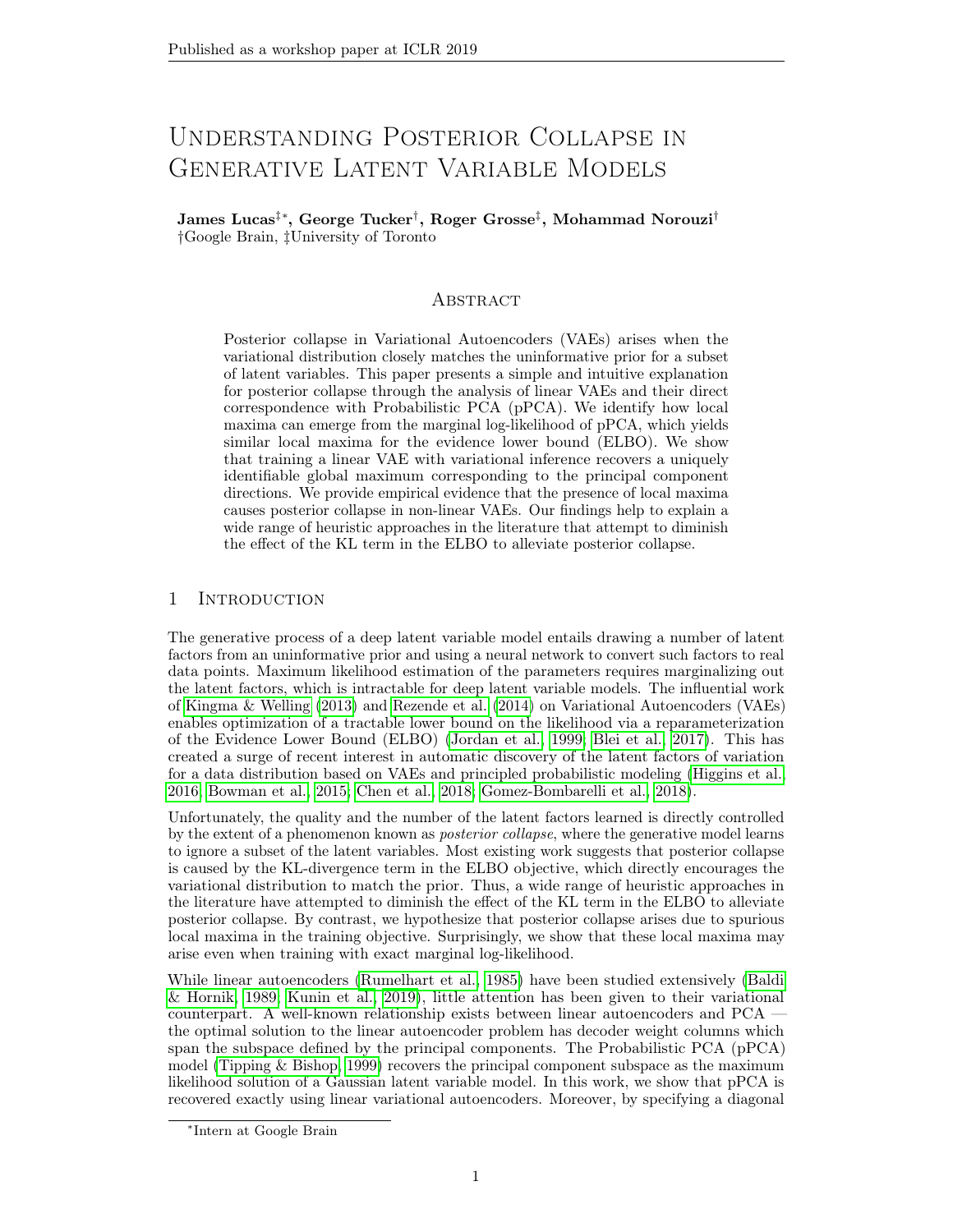Figure 6: Comparing learned solutions using KL-Annealing versus standard ELBO training when <sup>2</sup> is learned.

Figure 7: ELBO during training of convolutional CelebA VAEs while learning .

#### 5.2.1 Other datasets

We trained deep convolutional VAEs with 500 hidden dimensions on images from the CelebA dataset (resized to 64x64). In Figure 7 we show the training ELBO for the standard ELBO objective and training with KL-annealing. In each case,  $2$  is learned online. As in Figure 6, KL-Annealing enabled the VAE to learn a smaller value of  $2$  which corresponded to a better nal ELBO value and reduced posterior collapse (Figure 8).

# 6 Discussion

By analyzing the correspondence between linear VAEs and pPCA we have made signi cant progress towards understanding the causes of posterior collapse. We have shown that for simple linear VAEs posterior collapse is caused by spurious local maxima in the marginal log-likelihood and we demonstrated empirically that the same local maxima seem to play a role when optimizing deep non-linear VAEs. In future work, we hope to extend this analysis to other observation models and provide theoretical support for the non-linear case.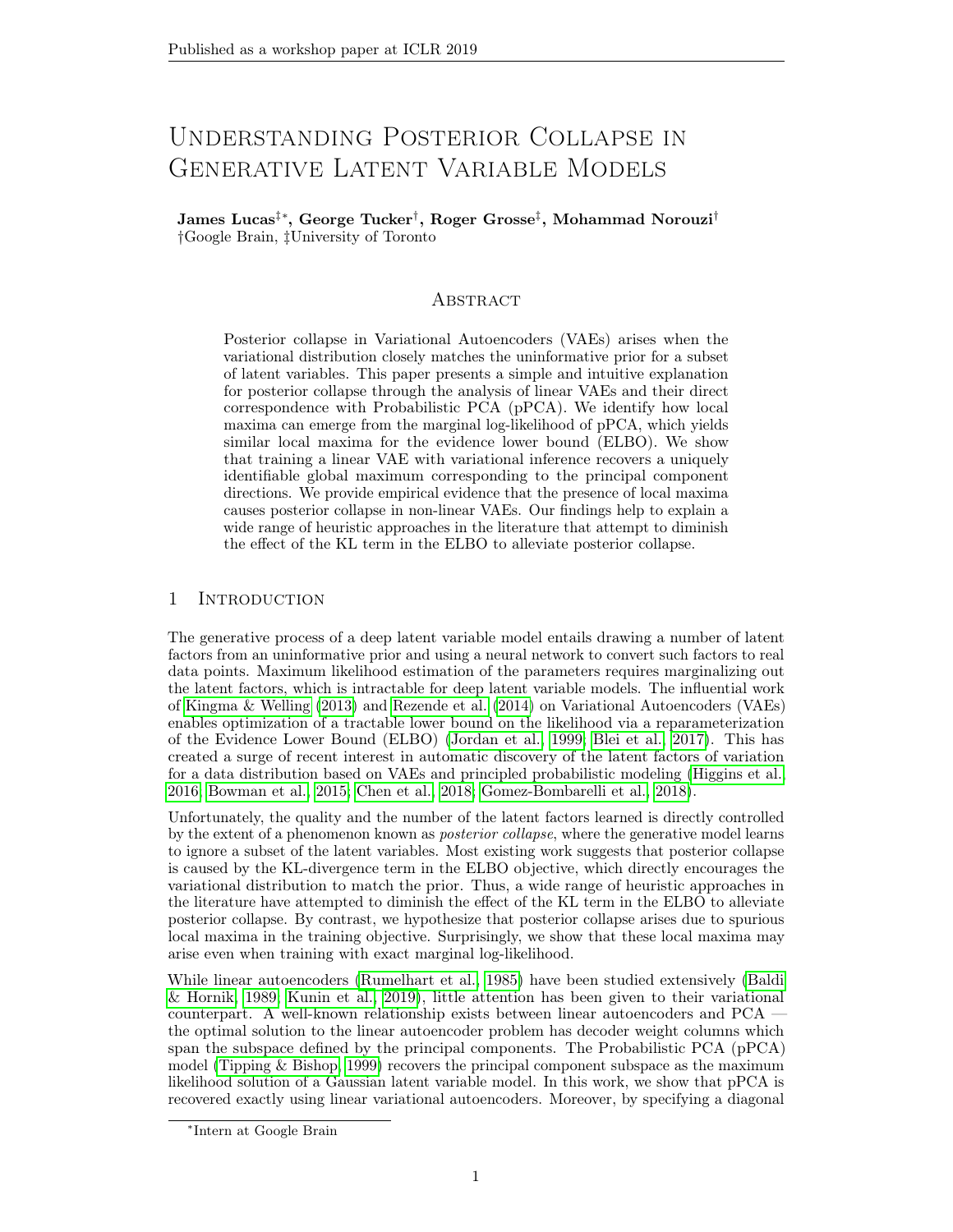# References

- Alexander A Alemi, Ben Poole, Ian Fischer, Joshua V Dillon, Rif A Saurous, and Kevin Murphy. Fixing a broken ELBO. arXiv preprint arXiv:1711.00464, 2017.
- J Atchison and Sheng M Shen. Logistic-normal distributions: Some properties and uses. Biometrika, 67(2):261272, 1980.
- Pierre Baldi and Kurt Hornik. Neural networks and principal component analysis: Learning from examples without local minima. Neural networks, 2(1):5358, 1989.
- David J Bartholomew. Latent variable models and factors analysis Oxford University Press, Inc., 1987.
- David M Blei, Alp Kucukelbir, and Jon D McAulie. Variational inference: A review for statisticians. Journal of the American Statistical Association, 2017.
- Samuel R Bowman, Luke Vilnis, Oriol Vinyals, Andrew M Dai, Rafal Jozefowicz, and Samy Bengio. Generating sentences from a continuous spacerXiv preprint arXiv:1511.06349, 2015.
- Emmanuel J Candès, Xiaodong Li, Yi Ma, and John Wright. Robust principal component analysis? Journal of the ACM (JACM) , 58(3):11, 2011.
- Gal Chechik, Amir Globerson, Naftali Tishby, and Yair Weiss. Information bottleneck for gaussian variables.Journal of machine learning research, 6(Jan):165188, 2005.
- Ricky T. Q. Chen, Xuechen Li, Roger Grosse, and David Duvenaud. Isolating sources of disentanglement in variational autoencoders.Advances in Neural Information Processing Systems 2018.
- Xi Chen, Diederik P Kingma, Tim Salimans, Yan Duan, Prafulla Dhariwal, John Schulman, Ilya Sutskever, and Pieter Abbeel. Variational lossy autoencoder.arXiv preprint arXiv:1611.02731, 2016.
- Chris Cremer, Xuechen Li, and David Duvenaud. Inference suboptimality in variational autoencoders.arXiv preprint arXiv:1801.03558, 2018.
- Bin Dai and David Wipf. Diagnosing and enhancing VAE models. In International Conference on Learning Representations 2019. URL https://openreview.net/forum?id= B1e0X3C9tQ.
- Bin Dai, Yu Wang, John Aston, Gang Hua, and David Wipf. Hidden talents of the variational autoencoder. arXiv preprint arXiv:1706.05148, 2017.
- Rafael Gomez-Bombarelli, Jennifer N. Wei, David Duvenaud, Jose Miguel Hernandez-Lobato, Benjamin Sanchez-Lengeling, Dennis Sheberla, Jorge Aguilera-Iparraguirre, Timothy D. Hirzel, Ryan P. Adams, and Alan Aspuru-Guzik. Automatic chemical design using a data-driven continuous representation of molecules.American Chemical Society Central Science<sub>2018</sub>.
- Junxian He, Daniel Spokoyny, Graham Neubig, and Taylor Berg-Kirkpatrick. Lagging inference networks and posterior collapse in variational autoencoders. International Conference on Learning Representations 2019. URL https://openreview.net/forum? id=rylDfnCqF7 .
- Irina Higgins, Loic Matthey, Arka Pal, Christopher Burgess, Xavier Glorot, Matthew Botvinick, Shakir Mohamed, and Alexander Lerchner. beta-VAE: Learning basic visual concepts with a constrained variational framework. InInternational Conference on Learning Representations, 2016.
- Devon Hjelm, Ruslan R Salakhutdinov, Kyunghyun Cho, Nebojsa Jojic, Vince Calhoun, and Junyoung Chung. Iterative renement of the approximate posterior for directed belief networks. In Advances in Neural Information Processing Systemspp. 4691 4699, 2016.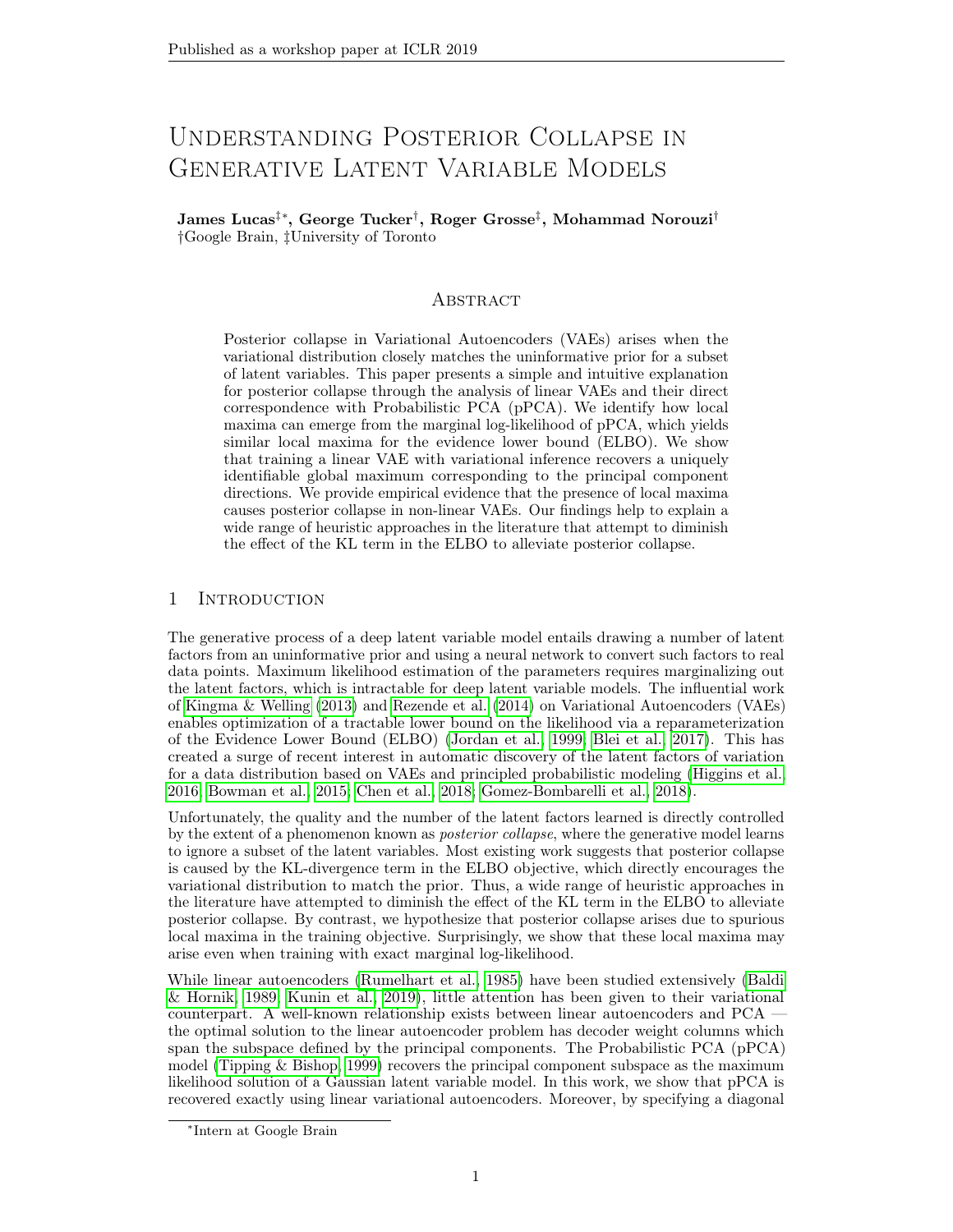- Chin-Wei Huang, Shawn Tan, Alexandre Lacoste, and Aaron C Courville. Improving explorability in variational inference with annealed variational objectives. In Advances in Neural Information Processing Systems pp. 9724 9734, 2018.
- Michael I Jordan, Zoubin Ghahramani, Tommi S Jaakkola, and Lawrence K Saul. An introduction to variational methods for graphical models. Machine learning, 1999.
- Yoon Kim, Sam Wiseman, Andrew C Miller, David Sontag, and Alexander M Rush. Semiamortized variational autoencoders. arXiv preprint arXiv:1802.02550, 2018.
- Diederik P Kingma and Jimmy Ba. Adam: A method for stochastic optimization. arXiv preprint arXiv:1412.6980, 2014.
- Diederik P Kingma and Max Welling. Auto-encoding variational bayes. arXiv preprint arXiv:1312.6114, 2013.
- Durk P Kingma, Tim Salimans, Rafal Jozefowicz, Xi Chen, Ilya Sutskever, and Max Welling. Improved variational inference with inverse autoregressive ow. InAdvances in neural information processing systems pp. 4743 4751, 2016.
- Daniel Kunin, Jonathan M Bloom, Aleksandrina Goeva, and Cotton Seed. Loss landscapes of regularized linear autoencoders.arXiv preprint arXiv:1901.08168, 2019.
- Lars Maaløe, Marco Fraccaro, Valentin Liévin, and Ole Winther. BIVA: A very deep hierarchy of latent variables for generative modeling.arXiv preprint arXiv:1902.02102, 2019.
- Kaare Brandt Petersen et al. The matrix cookbook.
- Ali Razavi, Aaron van den Oord, Ben Poole, and Oriol Vinyals. Preventing posterior collapse with delta-VAEs. In International Conference on Learning Representations 2019. URL https://openreview.net/forum?id=BJe0Gn0cY7 .
- Danilo Jimenez Rezende and Fabio Viola. Taming vaesarXiv preprint arXiv:1810.00597, 2018.
- Danilo Jimenez Rezende, Shakir Mohamed, and Daan Wierstra. Stochastic backpropagation and approximate inference in deep generative modelsarXiv preprint arXiv:1401.4082, 2014.
- Michal Rolinek, Dominik Zietlow, and Georg Martius. Variational autoencoders pursue PCA directions (by accident). arXiv preprint arXiv:1812.06775, 2018.
- David E Rumelhart, Georey E Hinton, and Ronald J Williams. Learning internal representations by error propagation. Technical report, California Univ San Diego La Jolla Inst for Cognitive Science, 1985.
- Casper Kaae Sønderby, Tapani Raiko, Lars Maaløe, Søren Kaae Sønderby, and Ole Winther. Ladder variational autoencoders. In Advances in neural information processing systems pp. 37383746, 2016.
- Michael E Tipping and Christopher M Bishop. Probabilistic principal component analysis. Journal of the Royal Statistical Society: Series B (Statistical Methodology) 61(3):611 622, 1999.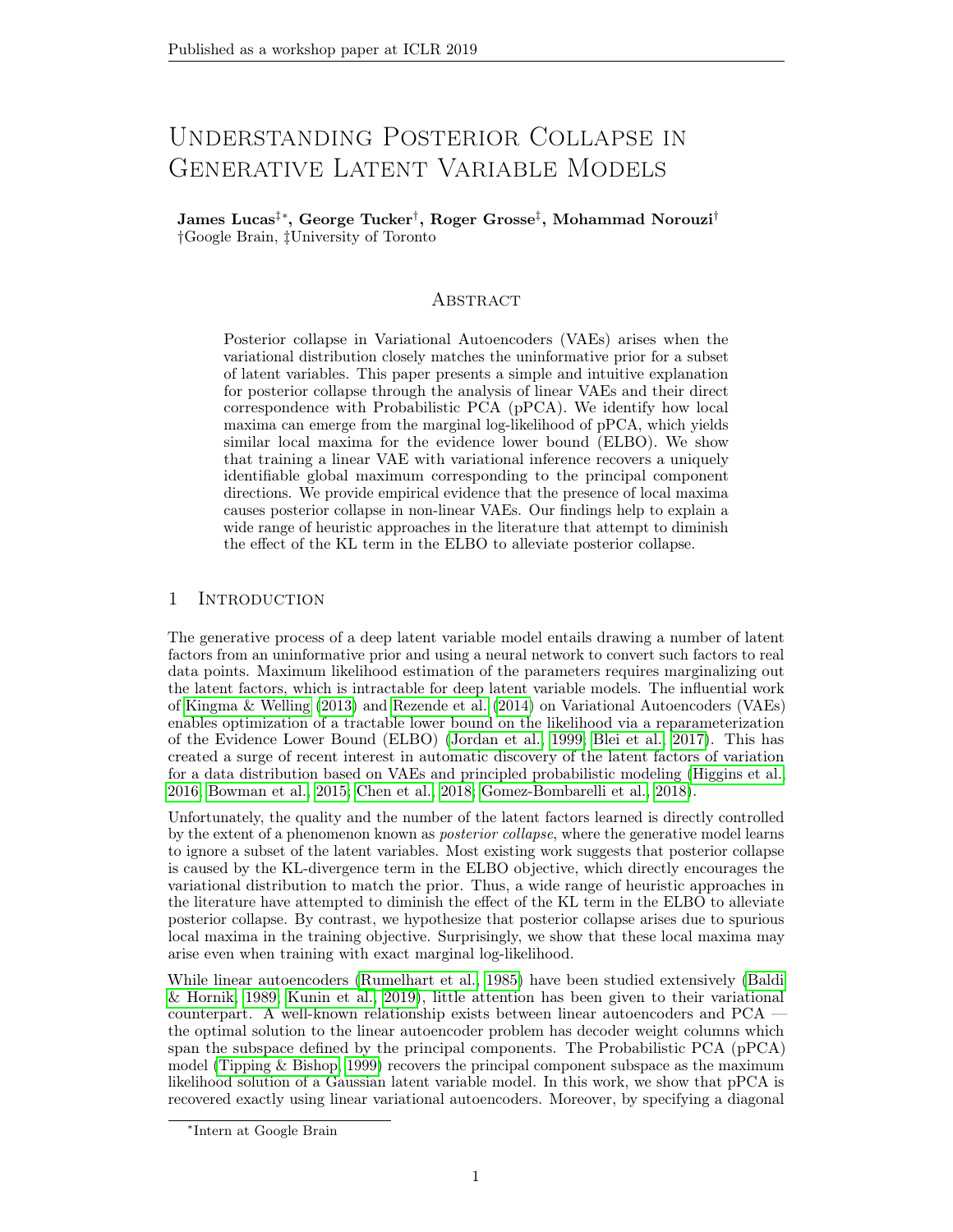# A Stationary points of pPCA

Here we briey summarize the analysis of (Tipping & Bishop, 1999) with some simple additional observations. We recommend that interested readers study Appendix A of Tipping & Bishop (1999) for the full details. We begin by formulating the conditions for P stationary points of  $\mathbf{x}_i$  logp( $\mathbf{x}_i$ ):

$$
SC^{-1}W = W \tag{10}
$$

Where S denotes the sample covariance matrix (assuming we set =  $_{MLE}$ , which we do throughout), and  $C = WW^T + 21$  (note that the dimensionality is di erent to M). There are three possible solutions to this equation, (1) $W = 0$ , (2)  $C = S$ , or (3) the more general solutions. (1) and (2) are not particularly interesting to us, so we focus herein on (3).

We can write W = ULV  $<sup>T</sup>$  using its singular value decomposition. Substituting back into</sup> the stationary points equation, we recover the following:

SUL = U(
$$
^2
$$
I + L<sup>2</sup>)L (11)

Noting that L is diagonal, if the j<sup>th</sup> singular value (l<sub>j</sub>) is non-zero, this givesSu<sub>j</sub> = (  $2 + 1^2$ )u<sub>j</sub>, where  $u_j$  is the j<sup>th</sup> column of U. Thus,  $u_j$  is an eigenvector ofS with eigenvalue  $v_j = \frac{2 + 1j^2}{2}$ . For  $I_j = 0$ ,  $u_j$  is arbitrary.

Thus, all potential solutions can be written as, W =  $U_q(K_q - 2l)^{1=2}R$ , with singular values written as  $k_j = \frac{2}{3}$  or  $\frac{2}{j} + l_j^2$  and with R representing an arbitrary orthogonal matrix.

From this formulation, one can show that the global optimum is attained with  $2 = 2$ and  $U_q$  and K<sub>q</sub> chosen to match the leading singular vectors and values  $\mathfrak{B}$ .

#### A.1 Stability of stationary point solutions

Consider stationary points of the form, W = U<sub>q</sub>(K<sub>q</sub>  $^{2}$ l)<sup>1=2</sup> where U<sub>q</sub> contains arbitrary eigenvectors ofS. In the original pPCA paper they show that all solutions except the leading principal components correspond to saddle points in the optimization landscape. However, this analysis depends critically on  $<sup>2</sup>$  being set to the true maximum likelihood estimate.</sup> Here we repeat their analysis, considering other (xed) values of  $2$ .

We consider a small perturbation to a column of W, of the form  $|u_j|$ . To analyze the stability of the perturbed solution, we check the sign of the dot-product of the perturbation with the likelihood gradient at  $w_i + u_j$ . Ignoring terms in <sup>2</sup> we can write the dot-product as,

$$
N\left( \begin{array}{cc} 1 = k_i \\ 1 \end{array} \right) u_j^T C^{-1} u_j \tag{12}
$$

Now, C  $^{-1}$  is positive de nite and so the sign depends only on  $_{j}$  =k<sub>i</sub> 1. The stationary point is stable (local maxima) only if the sign is negative. If  $k_i = i$  then the maxima is stable only when  $\vert i \rangle$  in words, the top q principal components are stable. However, we must also consider the cas $x = \pm 2$ . Tipping & Bishop (1999) show that if  $\pm 2 = \pm 2$  is then this also corresponds to a saddle point as<sup>2</sup> is the average of the smallest eigenvalues meaning some perturbation will be unstable (except in a special case which is handled separately).

However, what happens if  $2$  is not set to be the maximum likelihood estimate? In this case, it is possible that there are no unstable perturbation directions (that is,  $\frac{1}{2}$  <  $\frac{2}{3}$  for too many j). In this case when  $2$  is xed, there are local optima where W has zero-columns the same solutions that we observe in non-linear VAEs corresponding to posterior collapse. Note that when  $2$  is learned in non-degenerate cases the local maxima presented above become saddle points where  $2$  is made smaller by its gradient. In practice, we nd that even when <sup>2</sup> is learned in the non-linear case local maxima exist.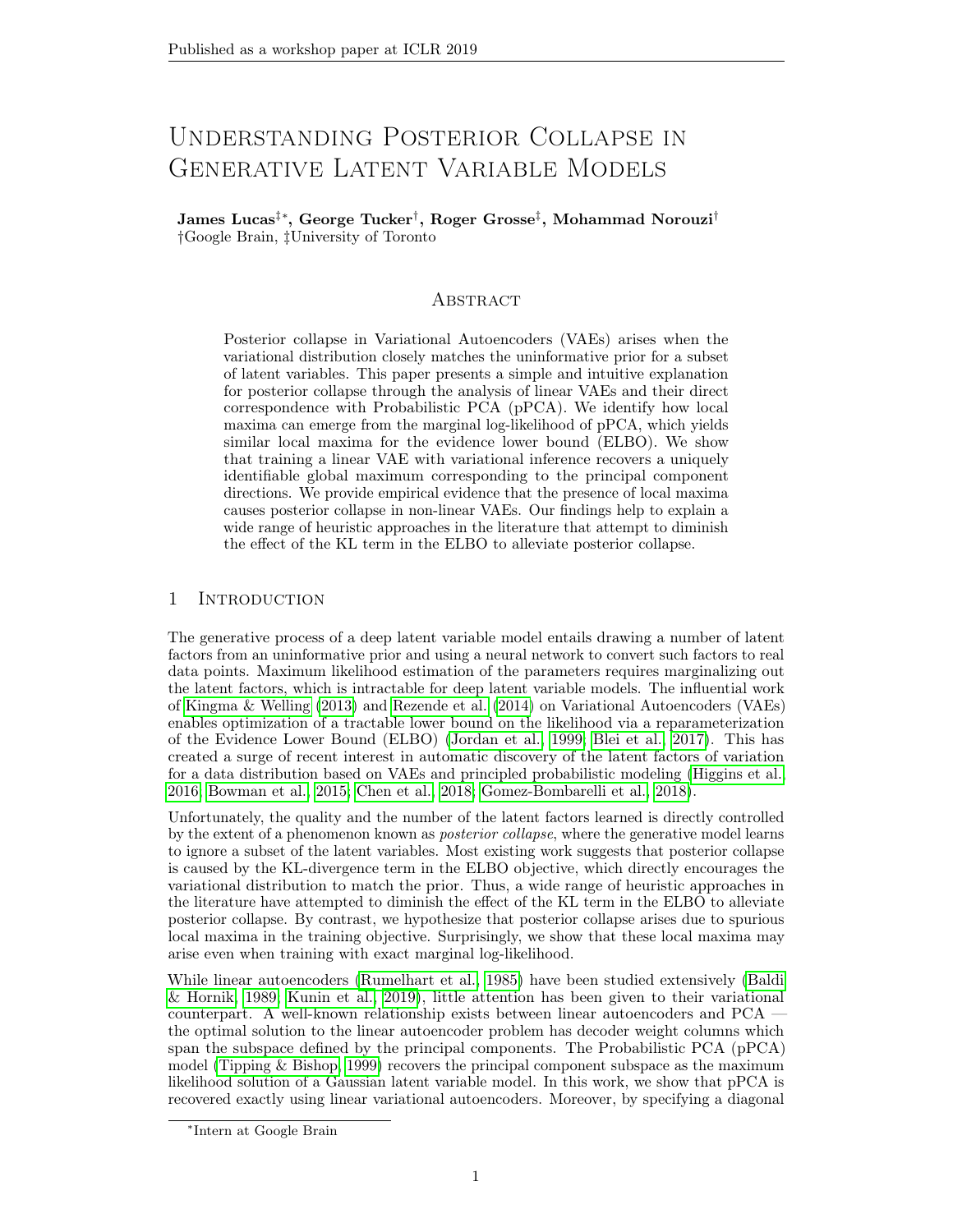# B Identifiability of the linear VAE

Linear autoencoders suer from a lack of identiability which causes the decoder columns to span the principal component subspace instead of recovering it. Here we show that linear VAEs are able to recover the principal components up to scaling.

We once again consider the linear VAE from Eq. (9):

$$
p(x | z) = N(Wz + ;2I);
$$
  
q(z j x) = N(V(x); D);

The output of the VAE,  $*$  is distributed as,

$$
xjx \, N \, (WV (x) + ; ^2WD ^1W^T):
$$

Therefore, the linear VAE is invariant to the following transformation:

$$
WA ;\nV A1V ;\nD A1DA1 ;
$$
\n(13)

where A is a diagonal matrix with non-zero entries so that D is well-de ned. We see that the direction of the columns ofW are always identiable, and thus the principal components can be exactly recovered.

Moreover, we can recover complete identi ability by xing  $D = I$ , so that there is a unique global maximum.

# C Stationary points of ELBO

Here we present details on the analysis of the stationary points of the ELBO objective. To begin, we rst derive closed form solutions to the components of the marginal log-likelihood (including the ELBO). The VAE we focus on is the one presented in Eq.(9), with a linear encoder, linear decoder, Gaussian prior, and Gaussian observation model.

Remember that one can express the marginal log-likelihood as:

logp(x) = (A ) KL (q(zjx)jjp(zjx)) (B ) KL (q(zjx)jjp(z)) + (C ) Eq(zjx ) [logp(xjz)]: (14)

Each of the terms (A-C) can be expressed in closed form for the linear VAE. Note that the KL term (A) is minimized when the variational distribution is exactly the true posterior distribution. This is possible when the columns of the decoder are orthogonal.

The term (B) can be expressed as,

KL 
$$
(q(z)x)jjp(z) = 0.5
$$
 (log det D +  $(x -)$ <sup>T</sup>V<sup>T</sup>V $(x +)$  + tr(D) q): (15)

The term (C) can be expressed as,

$$
E_{q(z|x)} [logp(x|z)] = E_{q(z|x)} \quad (Wz \quad (x \quad))^{T} (Wz \quad (x \quad)) = 2^{2} \frac{d}{2} log 2^{2} \quad (16)
$$
  
=  $E_{q(z|x)} \frac{(Wz)^{T} (Wz) + 2(x \quad)^{T} Wz \quad (x \quad)^{T} (x \quad)}{2^{2}}$   $\frac{d}{2} log 2^{2}$  : (17)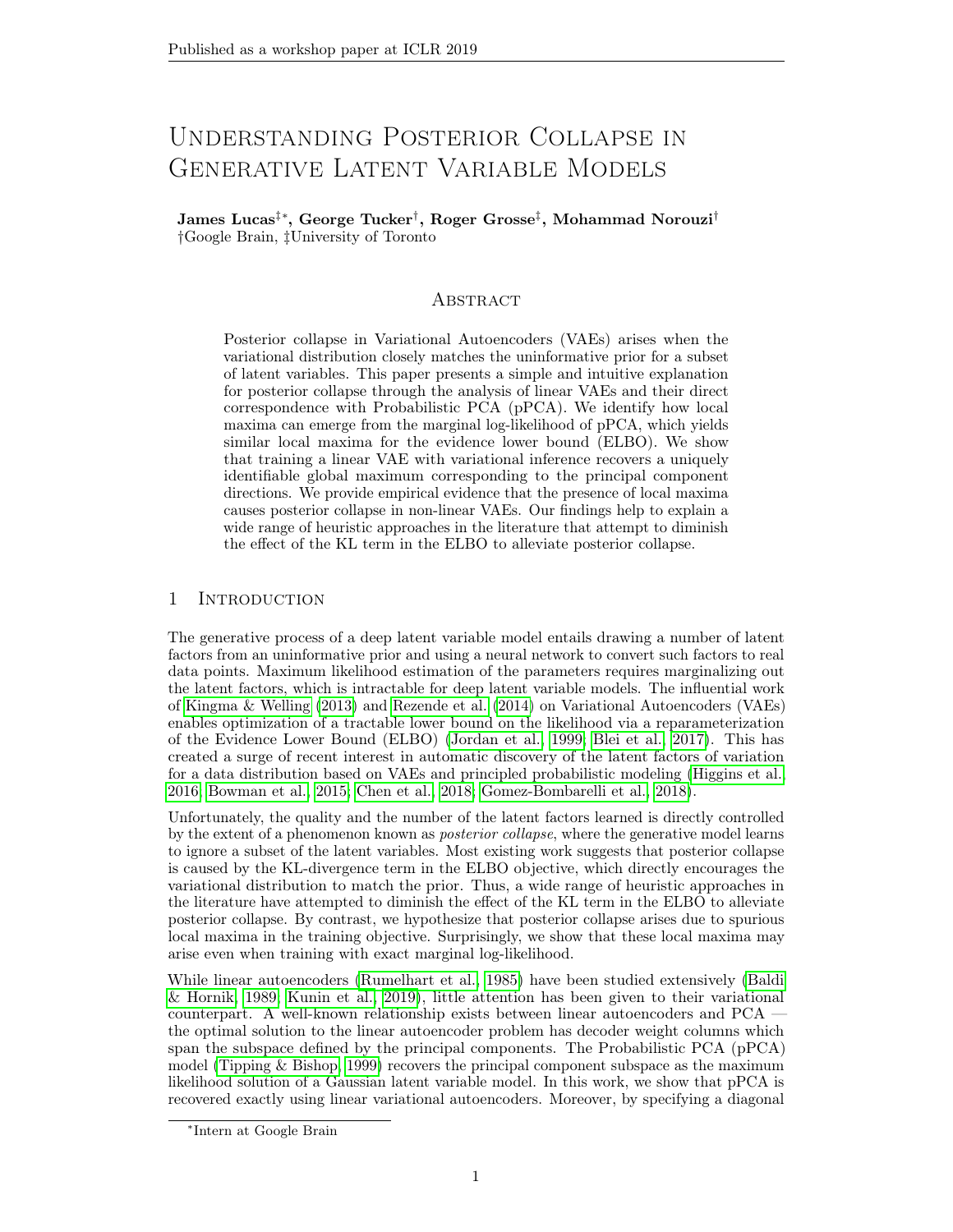Noting that  $Wz \sim \mathcal{N}$  WV(x – );WDW<sup>T</sup>, we can compute the expectation analytically and obtain,

$$
E_{q(\mathbf{z}|\mathbf{x})} [\log p(\mathbf{x}|\mathbf{z})] = \frac{1}{2^{2}} [-tr(\mathbf{WDW}^{T}) - (\mathbf{x} - )^{T} \mathbf{V}^{T} \mathbf{W}^{T} \mathbf{W} \mathbf{V} (\mathbf{x} - )
$$
(18)

+ 2(**x** - 
$$
)^T
$$
**WV**(**x** -  $) - (x - )^T(x - )] - \frac{d}{2} \log 2$  (19)

To compute the stationary points we must take derivatives with respect to  $\Box$ ;  $\mathsf{D}/\mathsf{W}/\mathsf{V}/2$ . As before, we have  $=$   $_{MLE}$  at the global maximum and for simplicity we fix here for the remainder of the analysis.

Taking the marginal likelihood over the whole dataset, at the stationary points we have,

$$
\frac{\mathscr{E}}{\mathscr{E} \mathbf{D}}(-(B) + (C)) = \frac{N}{2}(\mathbf{D}^{-1} - \mathbf{I} - \frac{1}{2}\text{diag}(\mathbf{W}^T \mathbf{W})) = 0
$$
\n(20)

$$
\frac{\mathscr{E}}{\mathscr{E}\mathsf{V}}(-(B) + (C)) = \frac{N}{2}(\mathsf{W}^T - (\mathsf{W}^T\mathsf{W} + \mathscr{E}^2\mathsf{I})\mathsf{V})\mathsf{S} = 0
$$
\n(21)

$$
\frac{\mathscr{E}}{\mathscr{E} \mathsf{W}}(-(B) + (C)) = \frac{N}{2} (\mathsf{SV}^T - \mathsf{DW} - \mathsf{WVSV}^T) = 0 \tag{22}
$$

The above are computed using standard matrix derivative identities (Petersen et al.). These equations yield the expected solution for the variational distribution directly. From Eq. (20) we compute  $D^* = \left[2(\text{diag}(W^T W) + 2I)^{-1}\right]$  and  $V^* = M^{-1} W^T$ , recovering the true posterior mean in all cases and getting the correct posterior covariance when the columns of W are orthogonal. We will now proceed with the proof of Theorem 1.

**Theorem 1.** The ELBO objective does not introduce any additional local maxima to the pPCA model.

Proof. If the columns of W are orthogonal then the marginal log-likelihood is recovered exactly at all stationary points. This is a direct consequence of the posterior mean and covariance being recovered exactly at all stationary points so that (1) is zero.

We must give separate treatment to the case where there is a stationary point without orthogonal columns of W. Suppose we have such a stationary point, using the singular value decomposition we can write  $W = ULR^T$ , where U and R are orthogonal matrices. Note that  $\log p(\mathbf{x})$  is invariant to the choice of R (Tipping & Bishop, 1999). However, the choice of **R** does have an effect on the first term (1) of Eq. (14): this term is minimized when  $R = I$ , and thus the ELBO must increase.

To formalize this argument, we compute (1) at a stationary point. From above, at every stationary point the mean of the variational distribution exactly matches the true posterior. Thus the KL simplifies to:

$$
KL(q(z|x)||p(z|x)) = \frac{1}{2} \quad tr(\frac{1}{2}MD) - q + q \log^{2} - \log(\det M \det D) \quad ; \tag{23}
$$

$$
= \frac{1}{2} \quad tr(\mathbf{M}\hat{\mathbf{M}}^{-1}) - q - \log \frac{\det \mathbf{M}}{\det \hat{\mathbf{M}}}
$$
 (24)

$$
= \frac{1}{2} \sum_{i=1}^{M} \frac{\mathbf{M}_{ii}}{\mathbf{M}_{ii}} - q - \log \det \mathbf{M} + \log \det \widehat{\mathbf{M}} \quad (25)
$$

$$
= \frac{1}{2} \log \det \widehat{M} - \log \det M \quad ; \tag{26}
$$

(27)

where  $\widehat{M} = \text{diag}(W^T W) + 2I$ . Now consider applying a small rotation to  $W: W \mapsto WR$ . As the optimal  $D$  and  $V$  are continuous functions of  $W$ , this corresponds to a small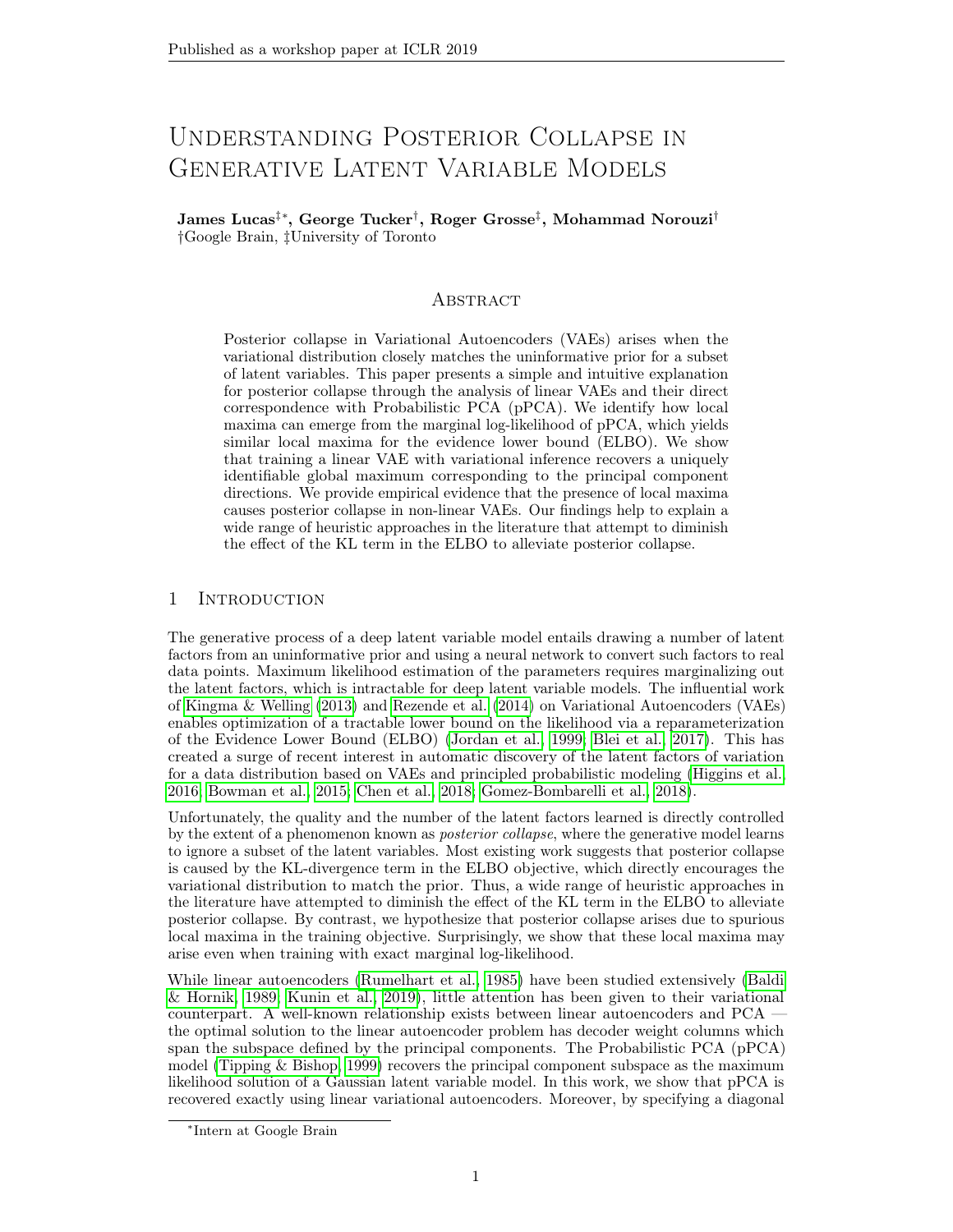perturbation of these parameters too for a sufficiently small rotation. Importantly, log det M remains fixed for any orthogonal choice of  $\bf{R}$  but log det  $\bf{M}$  does not. Thus, we choose  $\bf{R}$ to minimize this term. In this manner,  $(1)$  shrinks meaning that the ELBO  $(-2)+(3)$  must increase. Thus if the stationary point existed, it must have been a saddle point.

We now describe how to construct such a small rotation matrix. First note that without loss of generality we can assume that  $det(R) = 1$ . (Otherwise, we can flip the sign of a column of **R** and the corresponding column of **U**.) And additionally, we have  $WR = UL$ , which is orthogonal.

The Special Orthogonal group of determinant 1 orthogonal matrices is a compact, connected Lie group and therefore the exponential map from its Lie algebra is surjective. This means that we can find an upper-triangular matrix **B**, such that  $R = \exp\{B - B^{T}\}\$ . Consider  $R = \exp{\frac{1}{n(1)}(B - B^T)}$ , where  $n( )$  is an integer chosen to ensure that the elements of **B** are within  $> 0$  of zero. This matrix is a rotation in the direction of **R** which we can make arbitrarily close to the identity by a suitable choice of . This is verified through the Taylor series expansion of  $\mathbf{R} = I + \frac{1}{D(1)} (\mathbf{B} - \mathbf{B}^T) + O(2^2)$ . Thus, we have identified a small perturbation to W (and  $\bf{D}$  and  $\bf{V}$ ) which decreases the posterior KL (A) but keeps the marginal log-likelihood constant. Thus, the ELBO increases and the stationary point must be a saddle point.

 $\Box$ 

#### C.1 Bernoul li Probabilistic PCA

We would like to extend our linear analysis to the case where we have a Bernoulli observation model, as this setting also suffers severely from posterior collapse. The analysis may also shed light on more general categorical observation models which have also been used. Typically, in these settings a continuous latent space is still used (for example, Bowman et al. (2015)).

We will consider the following model,

$$
p(z) = \mathcal{N}(0; 1);
$$
  
\n
$$
p(x|z) = Bernoulli(y);
$$
  
\n
$$
y = (Wz +)
$$
\n(28)

where denotes the sigmoid function,  $(y) = 1 = (1 + \exp(-y))$  and we assume an independent Bernoulli observation model over x.

Unfortunately, under this model it is difficult to reason about the stationary points. There is no closed form solution for the marginal likelihood  $p(x)$  or the posterior distribution  $p(z|x)$ . Numerical integration methods exist which may make it easy to evaluate this quantity in practice but they will not immediately provide us a good gradient signal.

We can compute the density function for **y** using the change of variables formula. Noting that  $Wz + \sim \mathcal{N}(\gamma W W^T)$ , we recover the following logit-Normal distribution:

$$
f(\mathbf{y}) = \varphi \frac{1}{2 \, |\mathbf{WW}^T|} \frac{1}{\, ij_1(1 - y_i)} \exp\{-\frac{1}{2} \, \log(\frac{\mathbf{y}}{1 - \mathbf{y}}) - \frac{1}{2} (\mathbf{WW}^T)^{-1} \, \log(\frac{\mathbf{y}}{1 - \mathbf{y}}) - \frac{1}{2} (\cos(\frac{\mathbf{y}}{1 - \mathbf{y}}))\}
$$

We can write the marginal likelihood as,

$$
p(\mathbf{x}) = \begin{cases} \Delta & (30) \\ \Delta & (31) \end{cases}
$$

$$
= \mathbb{E}_{z} \ y(z)^{x} (1 - y(z))^{1-x} \tag{31}
$$